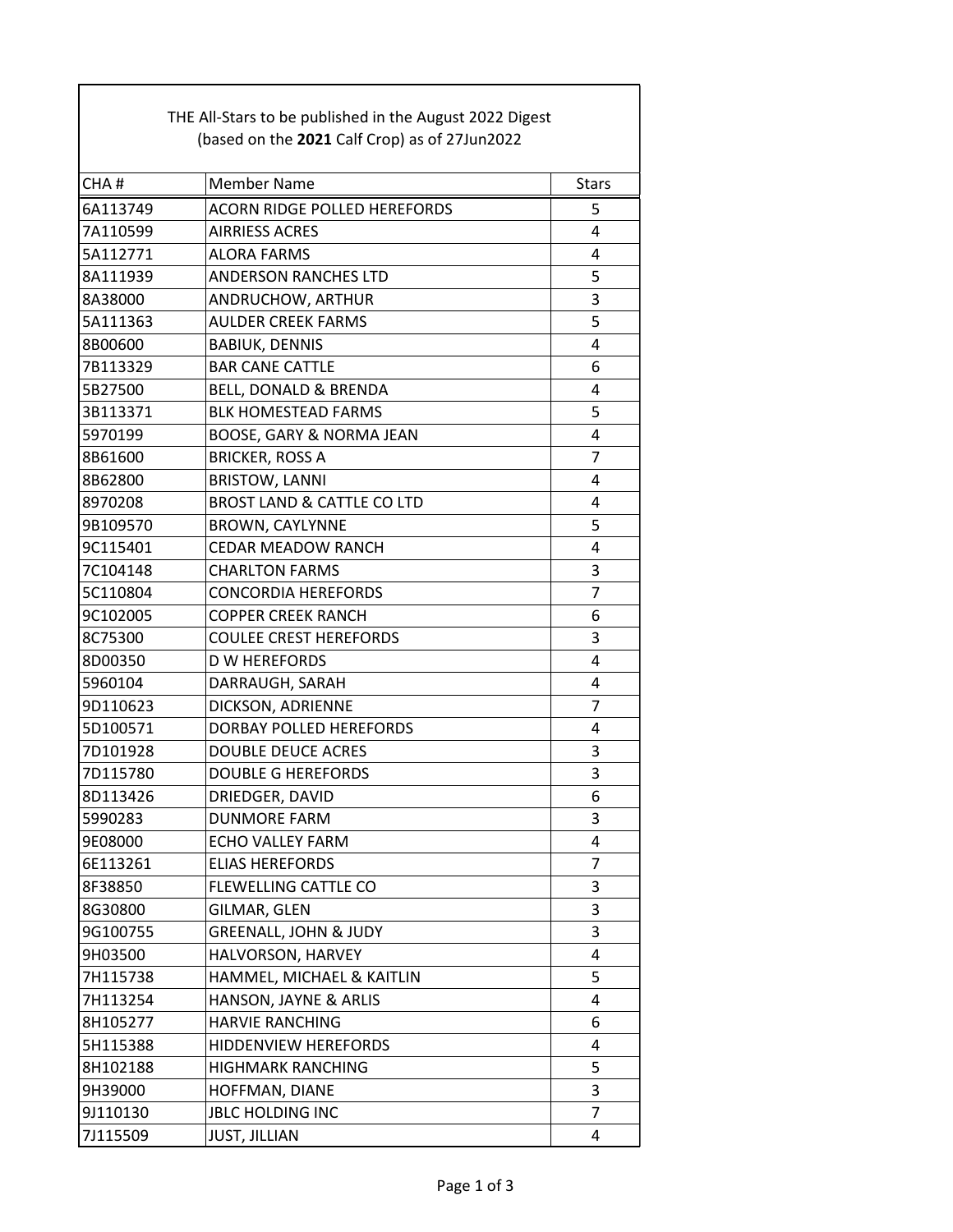| CHA#     | <b>Member Name</b>                 | <b>Stars</b>   |
|----------|------------------------------------|----------------|
| 7J108430 | <b>JUSTACRE FARMS</b>              | 4              |
| 8L100825 | LILYBROOK HEREFORDS INC            | $\overline{7}$ |
| 7L112024 | <b>LOG VALLEY RANCH</b>            | 4              |
| 5L90000  | LYONS, WM & AUDREY                 | 4              |
| 7M110029 | <b>MAGNUM RANCHING</b>             | 6              |
| 8M114755 | MARQUARDT, MATT                    | 3              |
| 5M63000  | MEDONTE HIGHLANDS POLLED HEREFORDS | 6              |
| 7M54600  | MILLHAM, JAMES F                   | 6              |
| 7M57600  | MITCHELL, DAVID P                  | 5              |
| 8M115389 | MUSGROVE, KYLE                     | 6              |
| 6P113249 | PERFORMANCE POLLED HEREFORDS       | 7              |
| 7P111963 | PHANTOM CREEK LIVESTOCK LTD        | 6              |
| 9P103043 | POGANY, CLIFFORD & KARI-ANN        | 5              |
| 8P79600  | PRICHARD, DAVID W                  | 3              |
| 8P80800  | PRICHARD, KENNETH                  | 4              |
| 5P90500  | PUGH, WALLACE & FERN               | 6              |
| 2R06000  | RAND, EVERETT                      | 3              |
| 6R05000  | RANKIN, BLAIR & BOBBI              | 5              |
| 7R17000  | REID, DAVID G                      | 5              |
| 6R17000  | REIMER, WENDELL                    | 3              |
| 5R24500  | RIBEY, BRUCE & HEATHER             | 3              |
| 9R29000  | RICHARDSON RANCH                   | 7              |
| 5R41500  | RIVER VALLEY POLLED HEREFORDS      | 3              |
| 5R113939 | ROCKEDGE HEREFORDS                 | 4              |
| 6R102991 | ROCK'N "H" HEREFORDS               | 4              |
| 4R100480 | ROLLING ACRES FARM                 | 3              |
| 8R64000  | ROSSER, GORDON L                   | 4              |
| 6990058  | <b>RSK FARMS</b>                   | 5              |
| 5S02800  | <b>SANDY RIDGE FARMS</b>           | 3              |
| 8B110062 | SCHEIRLINCK, BJ & JODY             | 4              |
| 5980250  | <b>SHADY BIRCH FARM</b>            | 3              |
| 7S41100  | SHILLINGTON, DALE R                | 5              |
| 9S26900  | SINKUT CREEK RANCH                 | 3              |
| 6S113345 | SINNIBAR STOCK FARM                | 4              |
| 5S34400  | SMITH, ALICIA H                    | 6              |
| 5S34700  | SMITH, DENNIS                      | 3              |
| 8S60900  | SPRING MOUNTAIN STOCK FARM         | 4              |
| 5S53200  | SPRING VALLEY FARMS                | 6              |
| 7S109991 | STANDARD HILL LIVESTOCK            | 4              |
| 4S110032 | <b>STEELE BROOK FARMS</b>          | 3              |
| 8S113977 | STILL, JUSTIN & ASHLEY             | 3              |
| 8S81200  | STROMSMOE, NYLE & CLINT            | 7              |
| 9T01300  | TAPP, TREVOR L                     | 7              |
| 7T108077 | TRIPLE H FARM LTD                  | 6              |
| 2T35000  | TROOP, VICTOR A                    | 5              |